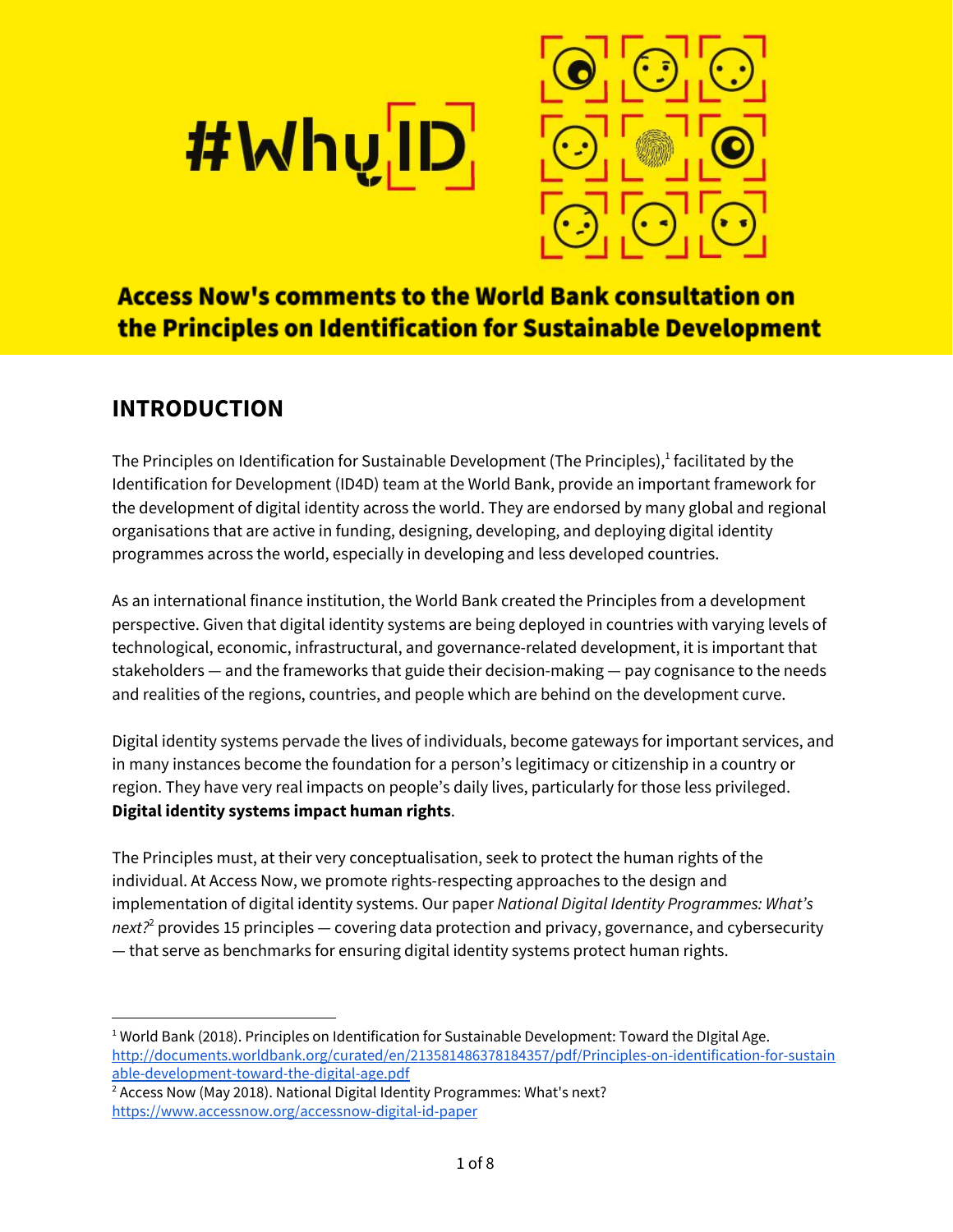



Further, as a facilitator of the #WhyID Community, Access Now presented the #WhyID letter to international decision-makers last year. $^3$  This letter highlights the basic human rights concerns that arise from many national and humanitarian digital identity programmes, and raises questions that stakeholders must address to ensure that digital identity programmes protect human rights.

As an international organisation committed to defending and extending the digital rights of users at risk, we have examined ID4D's Principles from a human rights perspective. This comment is informed by the principles and questions raised in our policy paper and the #WhyID letter. We first provide thematic comments on the Principles and then provide specific comments for certain Principles.

## **THEMATIC COMMENTS**

### **1. Do not conflate legal identity and digital identity**

The Principles provide that they are intended to apply to "*the broad concept of 'legal identification' systems: those that register and identify individuals to provide government-recognized credentials (e.g. identifying numbers, cards, digital certificates, etc.) that can be used as proof of identity.*" Further, they mention that the need for legal identity is in furtherance of the Sustainable Development Goals Target 16.9 to achieve "legal identity for all, including birth registration" by 2030.

We believe that some clarification in this regard is needed. As we mention in our policy paper on national digital identity programmes, a legal identity is usually understood as legal documentation certifying one's identity through basic data about one's personhood (such as your name and the date and place of your birth). On the other hand, digital identity adds a layer of authentication on top of the legal identity, often supported by a person's unchangeable and private biometrics (such as thumbprints or iris scans). The addition of this layer raises questions regarding the users' rights and the security of their personal information.

Requiring individuals to put their personal, unchangeable, biometric and sensitive data at great risk of privacy intrusions should be a measure of last resort for the purposes of "proving" legal identity. Legal identity can be verified in a variety of different ways, such as chip-based authentication or encryption-enabled key-based models. The risks to individuals are accentuated in communities where people have less reason to trust public authorities, including rural communities and those of marginalised people, such as refugees or other minority groups, or communities where structures and laws are not strong enough to safeguard the individuals' rights.

Key Takeaway: Do not conflate the requirement for legal identity for all with the need for creating single *central national digital identity programmes. While legal identity for all is essential, frameworks for authentication of legal identity through digital identity must protect the rights of users and promote mechanisms which provide users agency and choice.*

<sup>&</sup>lt;sup>3</sup> Available at <https://www.accessnow.org/whyid/>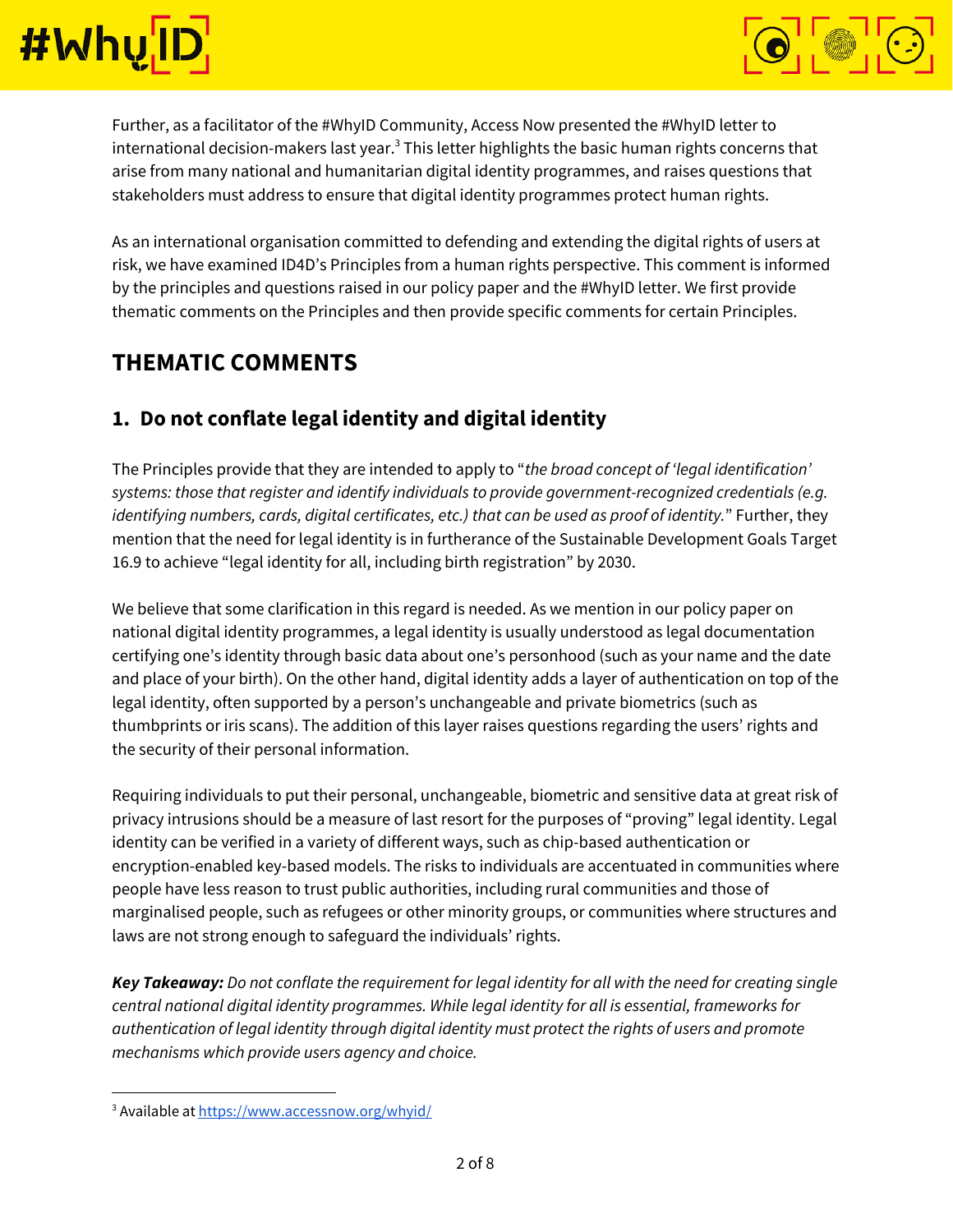



### **2. Do not restrain multiplicity of digital identity**

As discussed above, for digital identity to be empowering in certain contexts, the technological, legal, and policy framework must be built on a foundation of user agency and choice, informed consent, the space for anonymity, and respect for privacy. A framework enabling multiple identities, which are tailored to a specific purpose and limited by data collection requirements, would enable innovative solutions which protect rights of users.

The Principles currently focus on one centralised, directly administered national identity system, which precludes the use of multiple forms of identity. These single-solution identity systems can prove coercive for users and act as a precondition for accessing services. Further, due to their ubiquity, these identity systems can enable surveillance and profiling schemes by governments and privileged private-sector actors. These digital identity systems often feed databases that connect multiple aspects of a person's life, heightening the risk of profiling. These risks are accentuated in countries with weak legislative and institutional frameworks for protecting human rights.

Mandatory enrollment requirements around a single digital identity programme further exacerbate the risk of exclusion, profiling, and surveillance. This is the case whether the enrollment requirements are explicit (e.g. when a government makes possession of a particular form of national digital ID mandatory by a specific law or edict) or coerced (e.g. when the national digital ID is required to access services from other public agencies, or when governments pressure private companies and platforms to adopt mandatory use of such IDs).

*Key Takeaway: The Principles must not advocate for single digital identity solutions covering all users for multiple purposes. The Principles must promote the development of multiple voluntary identity frameworks in a country, which are limited by purpose.*

## **3. Promote prioritization of data security and preparation for system failures**

The Principles do not provide guidance to ensure implementation of robust systems for avoiding catastrophic incidents, such as mass biometric data breaches or exposure of other personal information.

No system is fool-proof. When it comes to critical systems, such as national identity systems, it is imperative that measures be taken to add redundancies and contingency plans that ensure the system is defensible and in no situation would be susceptible to complete breakdown. It is important to recognize the reality of these vulnerabilities, especially in the case of biometric systems. Given that digital identity programmes are often implemented in developing countries, with underdeveloped technology and policy infrastructure, it is essential to both acknowledge the risks and require their mitigation. Instead, current suggestions within the principles such as those promoting single identity frameworks heighten those risks by creating single points of failure.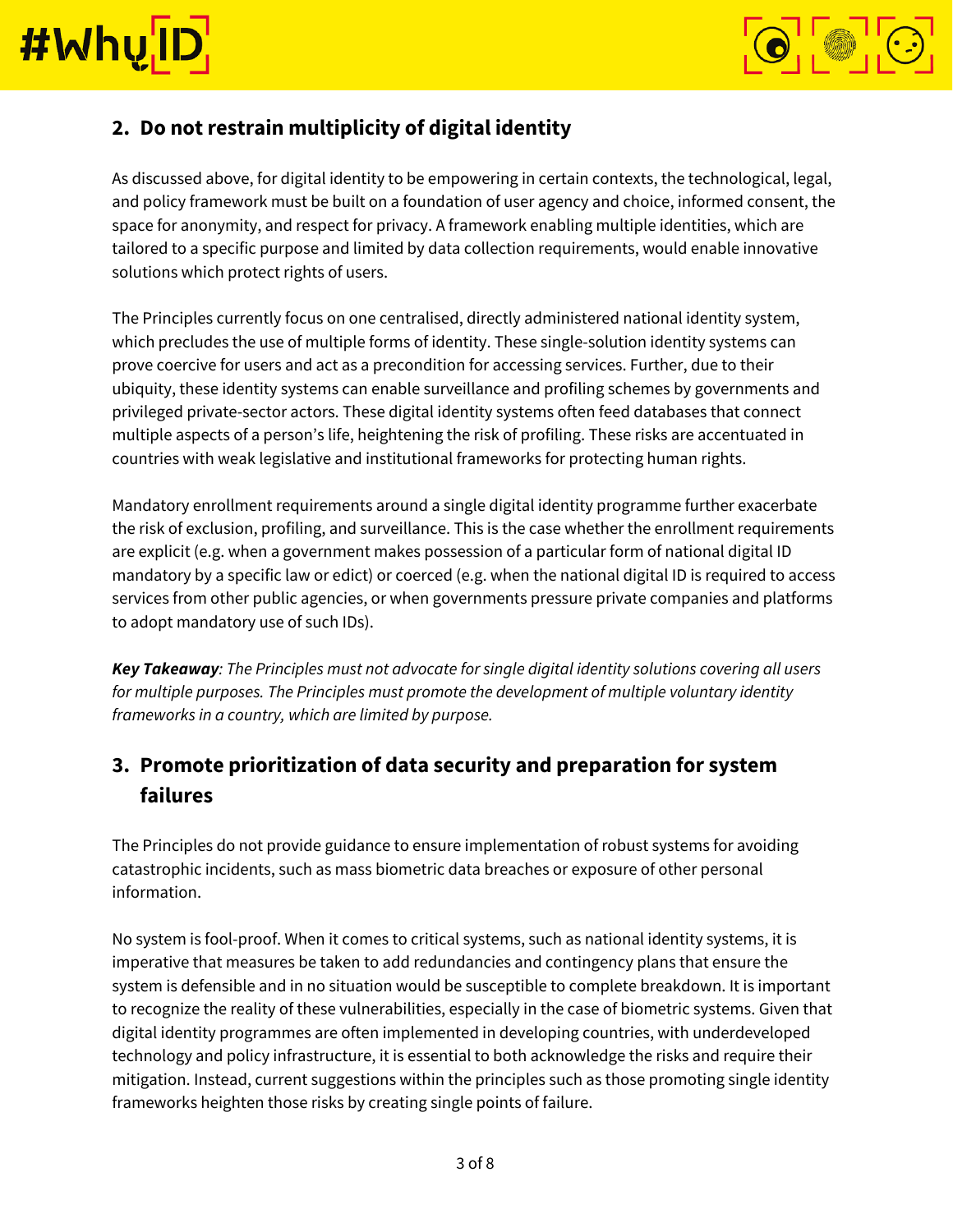



As the world fights bravely against COVID-19, with the reality of non-robust healthcare systems, the need for creating systems which are resilient to tail risks cannot be overstated. The rapid deployment and use of certain forms of data collection, databasing, and digital identity can have long-term impacts on human rights, notably the right to privacy, freedom of expression, and access to information and systems, along with a range of economic rights.

*Key Takeaway: The Principles must account for vulnerabilities and their long-term effects, and guidance by the Principles should enable robust systems through the creation of redundancies and contingency plans.*

#### **4. Require human rights impact assessments**

While principles and guidance for digital identity programmes are essential and provide direction to various constituents in the development of digital identity systems, each system's specific context and distinct features present unique challenges to human rights that must be resolved. To ensure systems' agility and adaptability, it is essential that each system is evaluated through a human rights lens during all stages of development and deployment.

*Key Takeaway: Human rights impact assessment, ex ante and ex post, must be added in the Principles as a definite requirement for each digital identity programme.*

#### **5. Require inclusive and open consultations**

Given the profound impact each digital identity programme has on individuals' lives, it is imperative that a principle be added requiring open, transparent processes and consultations with civil society, citizens, technologists, and all other stakeholders before and at every stage of development of a digital identity programme. Special care must be taken to include vulnerable and marginalised populations in these consultations and throughout the development and implementation process. These populations are the most affected by digital identity programmes, but all too often the least heard.

*Key Takeaway: The Principles must require widely inclusive, transparent, and substantial consultation — especially with marginalised, at-risk, and otherwise highly impacted communities — throughout all stages of a digital identity programme's conceptualisation, development, and implementation.*

## **COMMENTS ON SPECIFIC PRINCIPLES**

## **Principle 1: Ensuring universal coverage for individuals from birth to death, free from discrimination**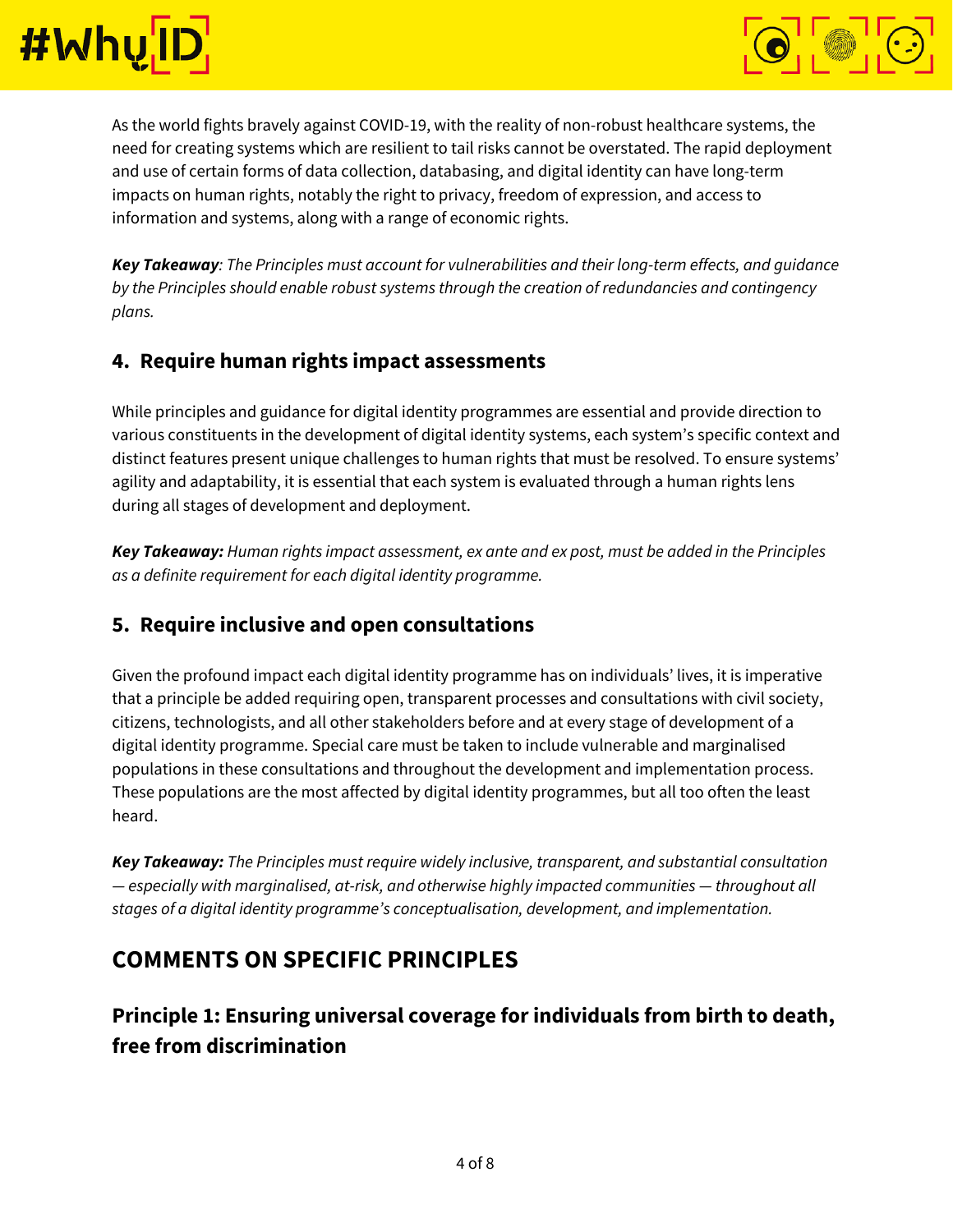



This Principle states that each resident of a country must be provided universal and non-discriminatory legal identity from birth. In line with the Sustainable Development Goals, we agree that each individual must be provided a legal identity. However, as stated in previous sections, individuals must be given a choice in digital identity architectures through multiplicity and purpose limitation. It is not essential that one single identity be used for all purposes between a person's life and death.

One digital identity controlled by the state, with the lack of effective governance and policy structures, would render the individual unduly under the control of the state, as well as privileged private organisations. Reliance on one single source of identity also increases the chance of mass breaches, exclusion, and discrimination within an identity system, as any error within the system would scale to a whole population. As previously mentioned, the mandatory nature of a single digital identity programme creates hurdles for access to services and amplifies the harms of exclusion, profiling, and surveillance.

*Key Takeaway: This Principle should be amended to clarify that universality and non-discrimination are supported through enabling voluntary multiple digital identities for specific purposes. Each potential use* case for a digital identity must be evaluated to understand the impact on human rights and the need for *deploying digital identities for such a use case.*

#### **Principle 3: Establishing a robust — unique, secure, and accurate — identity**

In relation to the suggestion to establish a robust — unique, secure, and accurate — identity, we reiterate our concerns regarding the need for a single identity for all purposes. We agree that identity must be secure and accurate. Further, we believe that the creation of a single identity goes against the principle of robustness. A robust identity framework would be resilient to downside risks. A single digital identity framework for a nation's whole population, for all purposes, accentuates the single point of failure risk which would have massive consequences for that population. The creation of multiple authentication mechanisms along with multiple identities for different purposes provides the necessary redundancies to create a resilient identity framework.

The collection of large amounts of personal information pertaining to identities — including biometrics — often form tempting targets for criminals and other actors for malicious hacking and cyber intrusion. Highly critical personal information is carried through programme networks. Thus, properly protecting system communications, such as requests and responses for authentication, is essential for ensuring security. End-to-end encrypted communications throughout any digital identity system is of crucial importance to ensuring digital security and must be established to the greatest extent possible.

*Key Takeaway: A single identity framework takes away from the robustness of digital identity programmes. Secure encryption standards must be applied to all information stored, processed, and transferred in an identity environment.*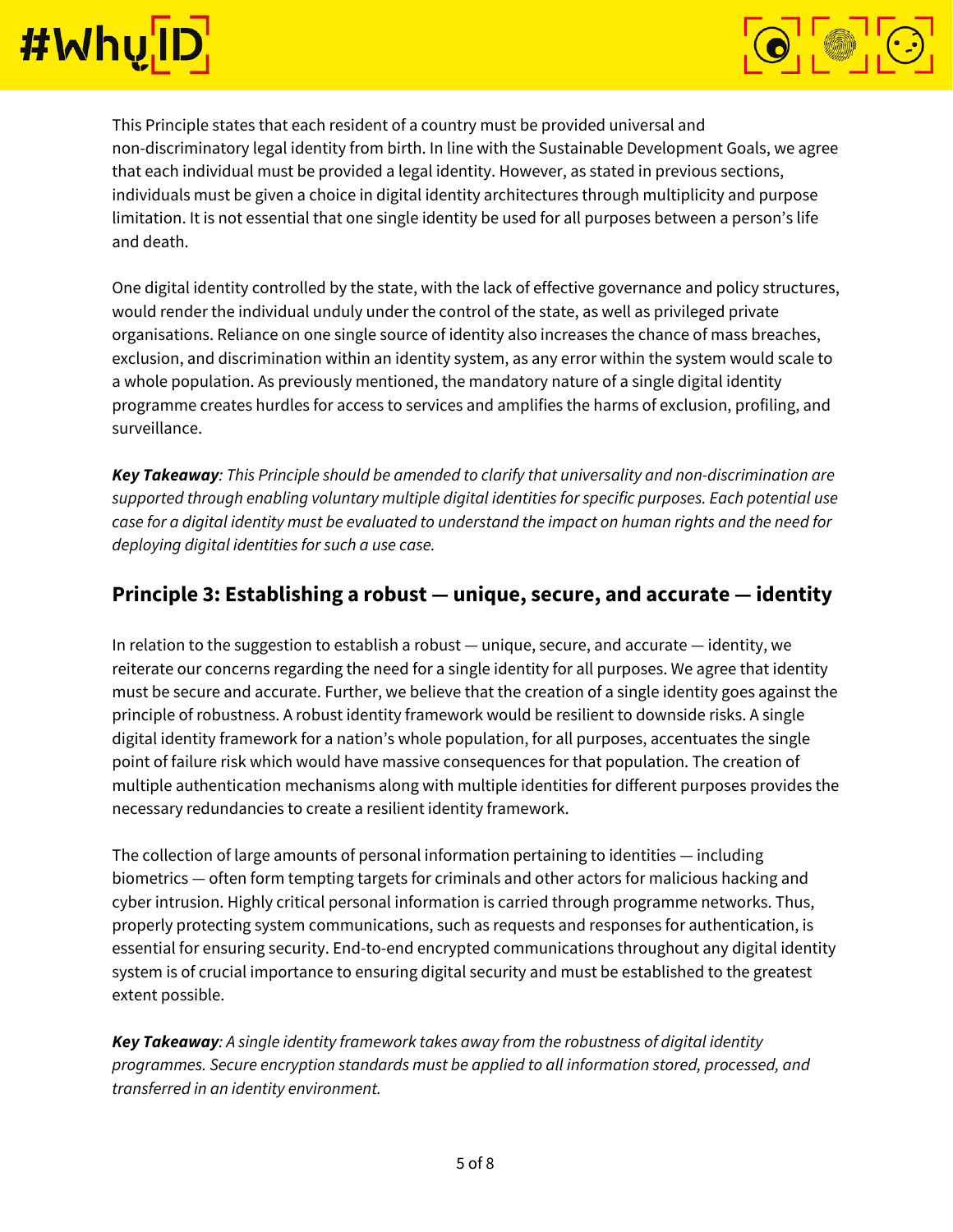



## **Principle 4: Creating a platform that is interoperable and responsive to the needs of various users**

We believe interoperability as a term is focussed on the individual. An "interoperable" identity is one where a user would be able - both as a right, and in practice - to migrate from one identity or use case to another. However, this Principle uses the term in the context of the power of the state and its departments to use identity databases for their purposes. This Principle would ensure indiscriminate data-sharing possibilities between departments of the state without regard for the individual's rights. The term "interoperable" should not be used for this purpose.

While we believe in truly user-centred interoperable identity programmes, we also believe that the scope of identity programmes must be narrow. The purpose of each identity programme should be limited, and the amount of data collected should be minimised. Without such safeguards, and under systems where different arms of the state are able to use identity data, an identity system has the potential of "function creep." In this situation, a programme ends up taking on functions for which it was not originally intended. This could both compromise the rights of users and create functional issues.

Further, massive data sharing within the government under a single identity system creates many opportunities for surveillance and profiling. These risks are accentuated in the case of refugees and other marginalised populations, where data sharing can lead to adverse outcomes and harms at scale.

*Key Takeaway: The term interoperable should not be used for this Principle. This principle should be amended to disallow unregulated and unrestricted data sharing between departments of government and between governments. The Principle must also stress that digital identity programmes should be limited in scope and minimise collection of data, and additional functions should not be added.*

## **Principle 5: Using open standards and ensuring vendor and technology neutrality**

We support the use of open standards, as they enable transparency and accountability in the functioning of identity systems. However, we must promote responsible technologies, and thus it is essential that these open standards only include rights-respecting technology solutions. Open standards, by themselves, cannot help protect rights or ensure that a digital identity system is well-designed. Creating modules, which may not protect user rights, can enable the creation of bad digital identity programmes. We suggest that language be added within the Principle to clarify this. Open standards and technology neutrality must ensure that the resulting standards and technology support, promote, and protect the rights of individuals.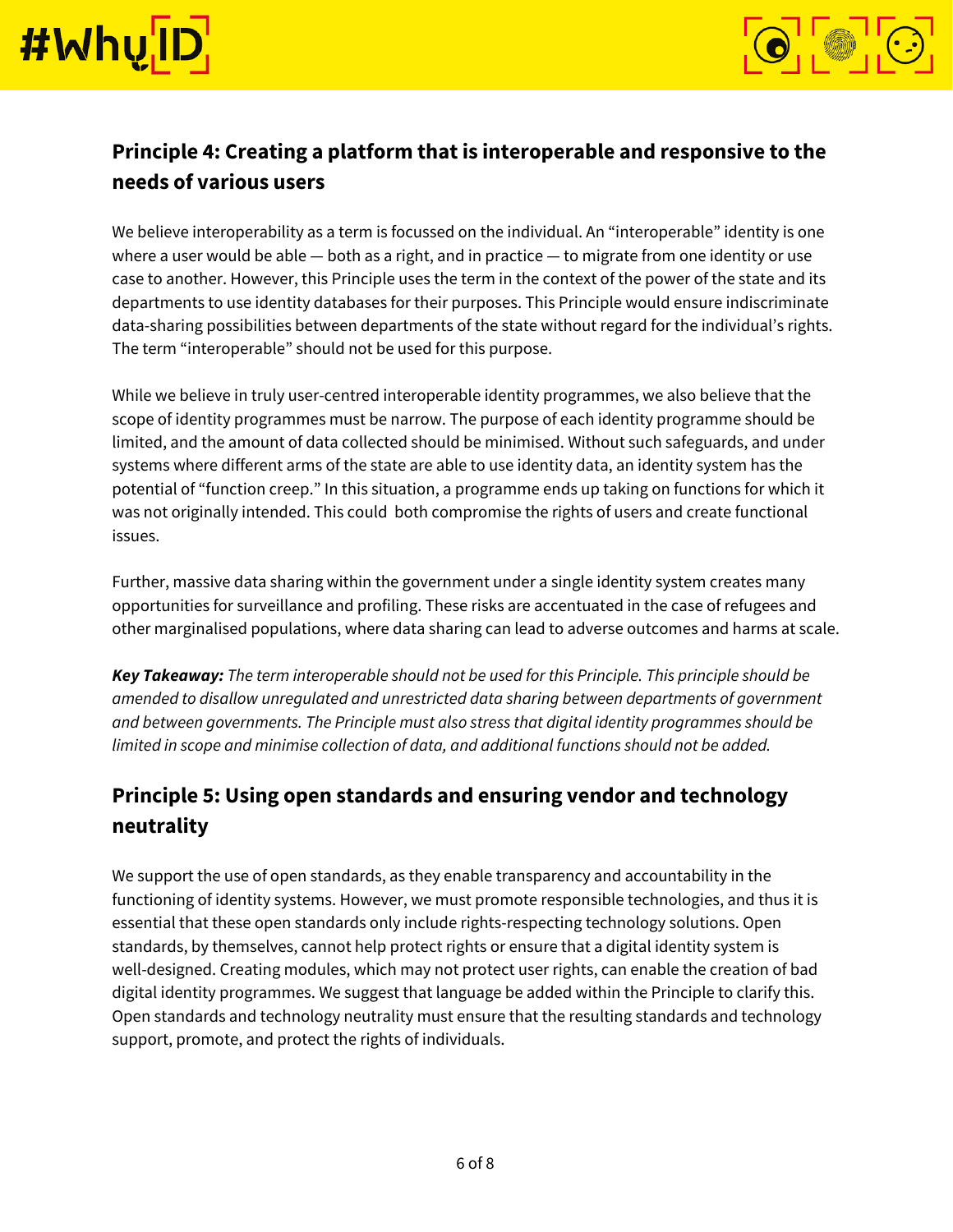



Further, governments, vendors, and standard setters must also take responsibility for the impact and accuracy of their systems. As further discussed below, rights and remedies must be provided to individuals to maintain accountability of governments, vendors, and standard setters. Under the UN Guiding Principles on Business and Human Rights, companies have a duty to "know and show" their respect for human rights through due diligence, developing policies to prevent adverse impacts, and remedial measures to account for harm they've caused or contributed to. Transparency is a prerequisite for such accountability. Vendors, suppliers, and standard-setting organisations must bear the responsibility for the potential impacts of their technology and policies, and work with stakeholders to prevent and mitigate any salient risks.

*Key Takeaway: Open standards are welcome. They should be accompanied by requirements for accountability of the vendors and standard setters. The technology and standards should protect user rights and must not enable systems which violate the rights of users.*

### **Principle 6: Protecting user privacy and control through system design**

We agree that user privacy and data protection are essential for any identity framework to be effective and non-predatory. We further believe that comprehensive data protection, while being a necessary condition, is not a sufficient condition in itself to protect all of a user's rights. We suggest that this clarification be added within the Principle, as in many cases, those interested in establishing a digital identity system have pointed to passage of a data protection regulation as being enough to broadly dismiss concerns about the system's impact on human rights.

It is essential that data protection frameworks provide a well-functioning law and regulator. The law should be accountable to citizens, and institutions responsible for the law's enforcement should be independent and capable of overseeing and regulating it. Additionally, given its critical importance, regulations should go further in the context of national digital identity systems to meet at least the minimum requirements of a globally compliant data protection law and provide identity-specific rights.

Further,in many countries the state is the largest collector of data and in charge of the digital identity programme, making surveillance reforms just as essential as data protection laws in ensuring users' rights. Access to data and information must be governed by rule of law, backed by narrow and specific legislation, and guided by the principles of necessity and proportionality. Given the role of the state in maintaining the data in a digital identity system, safeguards must be put in place to ensure that intra-government access to data does not happen without specific mandate. The role of judicial and quasi-judicial offices in obtaining such mandates should be explored and instituted.

*Key Takeaway: Comprehensive data protection laws are necessary, but are not alone sufficient to protect individuals' rights in the context of digital identity systems. Additional safeguards must be put in place to provide all appropriate rights and remedies. States must also put robust and comprehensive surveillance reforms in place before instituting digital identity systems.*